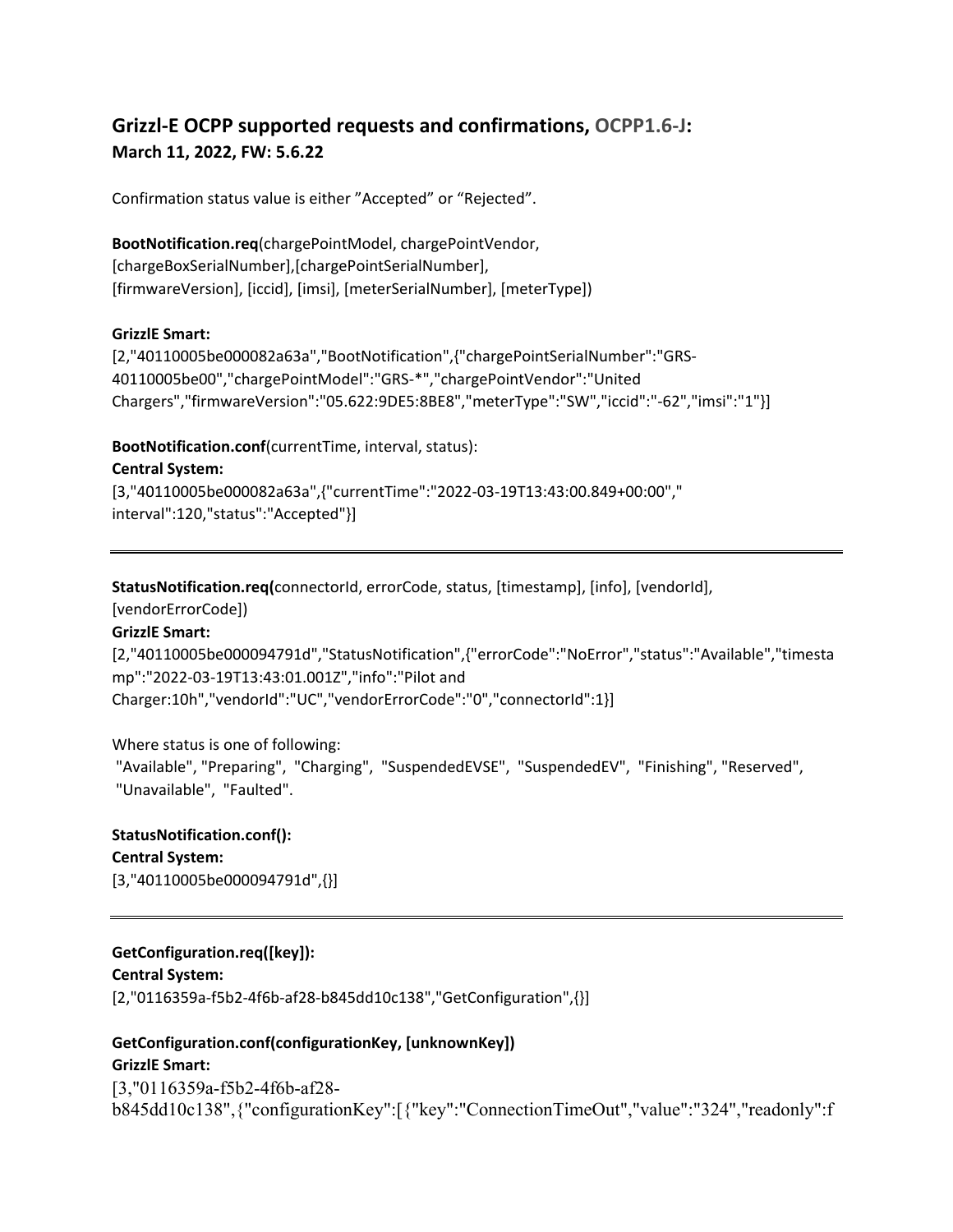alse},{"key":"ClockAlignedDataInterval","value":"0","readonly":false},{"key":"AuthorizeRemo teTxRequests","value":"false","readonly":false},{"key":"GetConfigurationMaxKeys","value":"1 0","readonly":false},{"key":"HeartBeatInterval","value":"120","readonly":false},{"key":"Local AuthorizeOffline","value":"true","readonly":false},{"key":"LocalPreAuthorize","value":"true","r eadonly":false},{"key":"MeterValueSampleInterval","value":"120","readonly":false},{"key":"N umberOfConnectors","value":"1","readonly":true},{"key":"ResetRetries","value":"4","readonly" :false},{"key":"StopTransactionOnEVSideDisconnect","value":"true","readonly":false},{"key":" StopTransactionOnInvalidId","value":"true","readonly":false},{"key":"UnlockConnectorOnEVS ideDisconnect","value":"true","readonly":false},{"key":"SupportedFeatureProfiles","value":"Cor e,FirmwareManagement,LocalAuthListManagement,Reservation,SmartCharging,RemoteTrigger ","readonly":true},{"key":"TransactionMessageAttempts","value":"4","readonly":false},{"key":" TransactionMessageRetryInterval","value":"4","readonly":false},{"key":"LocalAuthListEnabled ","value":"false","readonly":false},{"key":"LocalAuthListMaxLength","value":"10","readonly":f alse},{"key":"SendLocalListMaxLength","value":"10","readonly":false},{"key":"ChargeProfile MaxStackLevel","value":"1","readonly":false},{"key":"ChargingScheduleAllowedChargingRate Unit","value":"Current","readonly":false},{"key":"ChargingScheduleMaxPeriods","value":"10", "readonly":false},{"key":"MaxChargingProfilesInstalled","value":"1","readonly":false},{"key":" AuthorizationCacheEnabled","value":"false","readonly":false},{"key":"CentralSystemURL","va lue":"a.b.c/x","readonly":false},{"key":"AllowOfflineTxForUnknownId","value":"true","readonl y":false},{"key":"WiFiSignalStrength","value":"-62","readonly":true}]}]

#### **TriggerMessage.req(requestedMessage, [connectorId])**

**Central System:**

[2,"bf51ccda-09e6-41cb-b917 cb2f3f891791","TriggerMessage",{"requestedMessage":"StatusNotification"}] RequestedMessage is one of: "StatusNotification", "BootNotification", "Heartbeat" or "MeterValues"

#### **TriggerMessage.conf(status):**

**GrizzlE Smart:**

[3,"bf51ccda-09e6-41cb-b917-cb2f3f891791",{"status":"Accepted"}]

**Heartbeat.req(): GrizzlE Smart:** [2,"40110005be000792ef07","Heartbeat",{}]

# **Heartbeat.conf(currentTime):**

**Central System:**

[3,"40110005be000792ef07",{"currentTime":"2022-03-20T14:00:02.805+00:00"}]

**RemoteStartTransaction.req(idTag, [connectorId], [chargingProfile]): Central System:**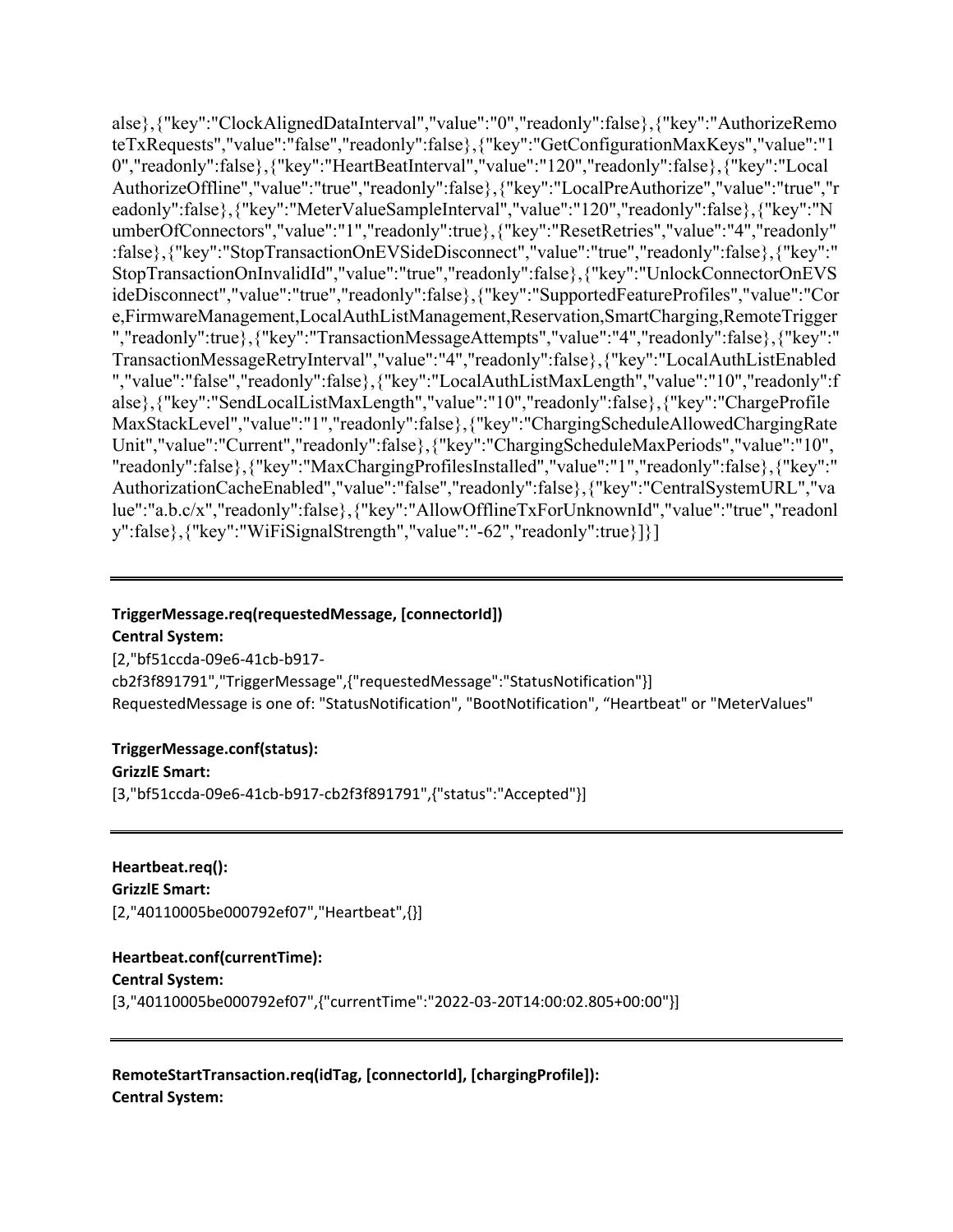#### [2,"1cb07a8b-7d39-450b-b74f-

929a7d92397c","RemoteStartTransaction",{"connectorId":1,"idTag":"remote1e4ce565def594"}]

# **RemoteStartTransaction.conf(status):**

## **GrizzlE Smart:**

[3,"1cb07a8b-7d39-450b-b74f-929a7d92397c",{"status":"Accepted"}]

#### **StartTransaction.req(connectorId, idTag, meterStart, timestamp, [reservationId]): GrizzlE Smart:**

[2,"40110005be00341ba533","StartTransaction",{"idTag":"remote1e4ce565def594","timestamp":"2022 -03-20T14:12:29.001Z","connectorId":1,"meterStart":0}]

#### **StartTransaction.conf(idTagInfo, transactionId):**

#### **Central System:**

[3,"40110005be00341ba533",{"idTagInfo":{"status":"Accepted"},"transactionId":484698888}]

# **MeterValues.req(connectorId, meterValue, [transactionId]):**

#### **GrizzlE Smart:**

[2,"40110005be0039b3f8e1","MeterValues",{"connectorId":1,"meterValue":[{"timestamp":"2022-03- 20T14:14:03.001Z","sampledValue":[{"context":"Sample.Periodic","format":"Raw","location":"Body","p hase":"L1-

N","measurand":"Current.Import","unit":"A","value":"0.51"},{"context":"Sample.Periodic","format":"Ra w","location":"Body","phase":"L1-

N","measurand":"Power.Active.Import","unit":"W","value":"118.54"},{"context":"Sample.Periodic","for mat":"Raw","location":"Body","phase":"L1-

N","measurand":"Energy.Active.Import.Register","unit":"Wh","value":"2.92"}]}],"transactionId":484698 888}]

#### **MeterValues.conf():**

#### **Central System:**

[3,"40110005be0039b3f8e1",{}]

#### **StopTransaction.req(meterStop, timestamp, transactionId, [reason], [idTag], [transactionData]) GrizzlE Smart:**

[2,"40110005be00c82e7b91","StopTransaction",{"idTag":"remote1e4ce565def594","timestamp":"2022- 03-

20T14:53:54.001Z","transactionId":484698888,"meterStop":92,"reason":"Remote","transactionData":[{ "timestamp":"2022-03-

20T14:53:54.001Z","sampledValue":[{"measurand":"Current.Import","unit":"A","value":"0.59"},{"measu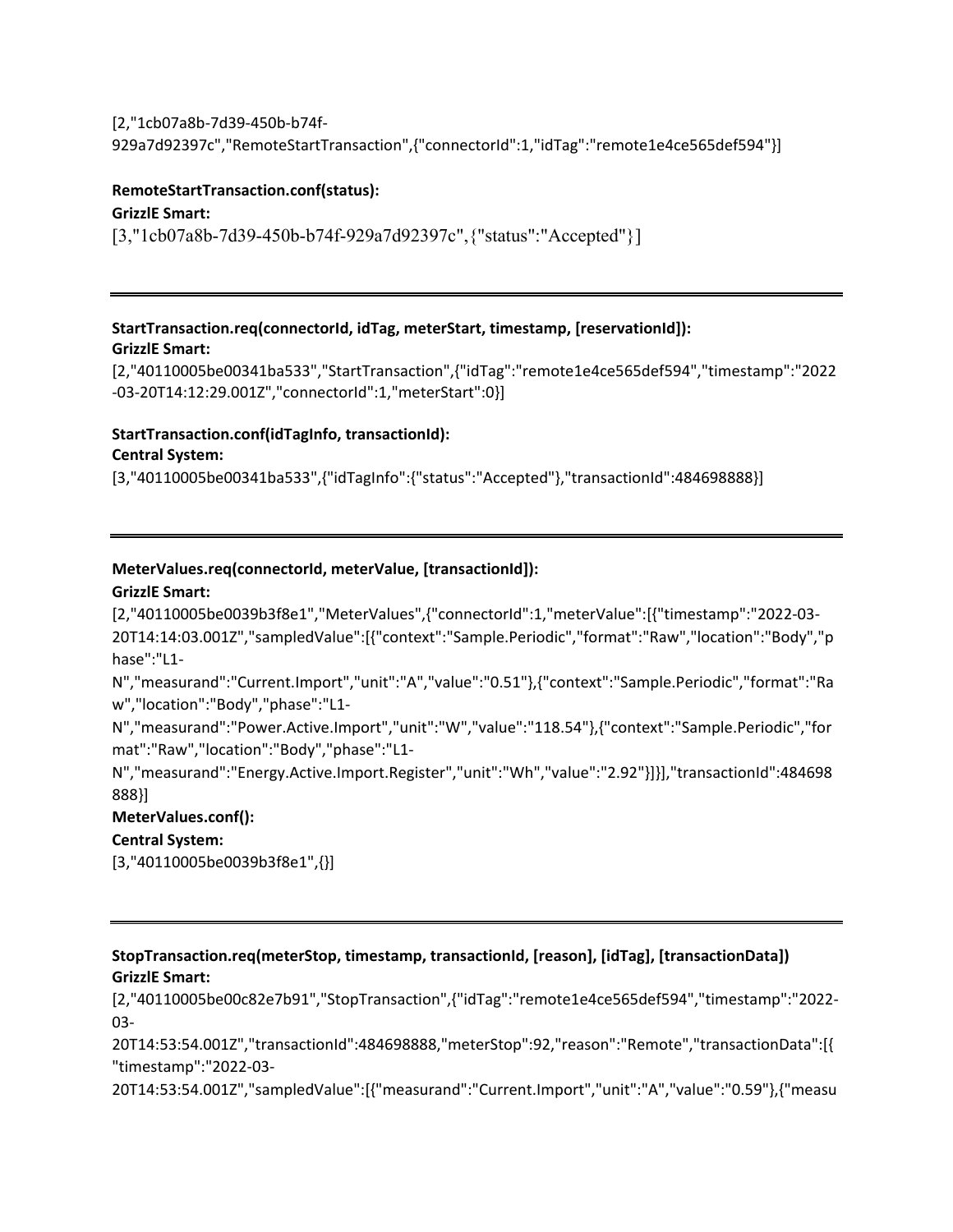rand":"Power.Active.Import","unit":"W","value":"136.57"},{"measurand":"Energy.Active.Import.Registe r","unit":"Wh","value":"92.01"}]}]}] **StopTransaction.conf([idTagInfo]): Central System:** [3,"40110005be00c82e7b91",{}]

#### **ChangeConfiguration.req(key, value):**

**Central System:** [2,"2738daf4-0fa5-4cfe-b105 d46717f1500e","ChangeConfiguration",{"key":"HeartBeatInterval","value":"120"}]

#### **ChangeConfiguration.conf(status):**

**GrizzlE Smart:**

[3,"2738daf4-0fa5-4cfe-b105-d46717f1500e",{"status":"Accepted"}]

# **SetChargingProfile.req(ConnectorId, csChargingProfiles):**

### **Central System:**

[2,"4e496646-aa8f-44f8-beba-

8ecdbf540dc7","SetChargingProfile",{"connectorId":1,"csChargingProfiles":{"chargingProfileId":1,"stackL evel":1,"chargingProfilePurpose":"TxDefaultProfile","chargingProfileKind":"Relative","chargingSchedule" :{"chargingRateUnit":"A","chargingSchedulePeriod":[{"startPeriod":0,"limit":0.0,"numberPhases":1}]}}}]

# **SetChargingProfile.conf(status):**

#### **GrizzlE Smart:**

[3,"4e496646-aa8f-44f8-beba-8ecdbf540dc7",{"status":"Accepted"}]

#### [2,"a780f603-0d62-4835-bcb7-

b1c9bf60a5ea","SetChargingProfile",{"connectorId":1,"csChargingProfiles":{"chargingProfileId":1,"stackL evel":1,"chargingProfilePurpose":"TxDefaultProfile","chargingProfileKind":"Relative","chargingSchedule" :{"chargingRateUnit":"A","chargingSchedulePeriod":[{"startPeriod":0,"limit":40.0,"numberPhases":1}]}}} ]

[3,"a780f603-0d62-4835-bcb7-b1c9bf60a5ea",{"status":"Accepted"}]

# **RemoteStopTransaction.req(transactionId):**

#### **Central System:**

[2,"ea85a2f3-f677-463f-bcdc-4e9f6b16df39","RemoteStopTransaction",{"transactionId":1261441773}]

#### **RemoteStopTransaction.conf(status):**

#### **GrizzlE Smart:**

[3,"ea85a2f3-f677-463f-bcdc-4e9f6b16df39",{"status":"Accepted"}]